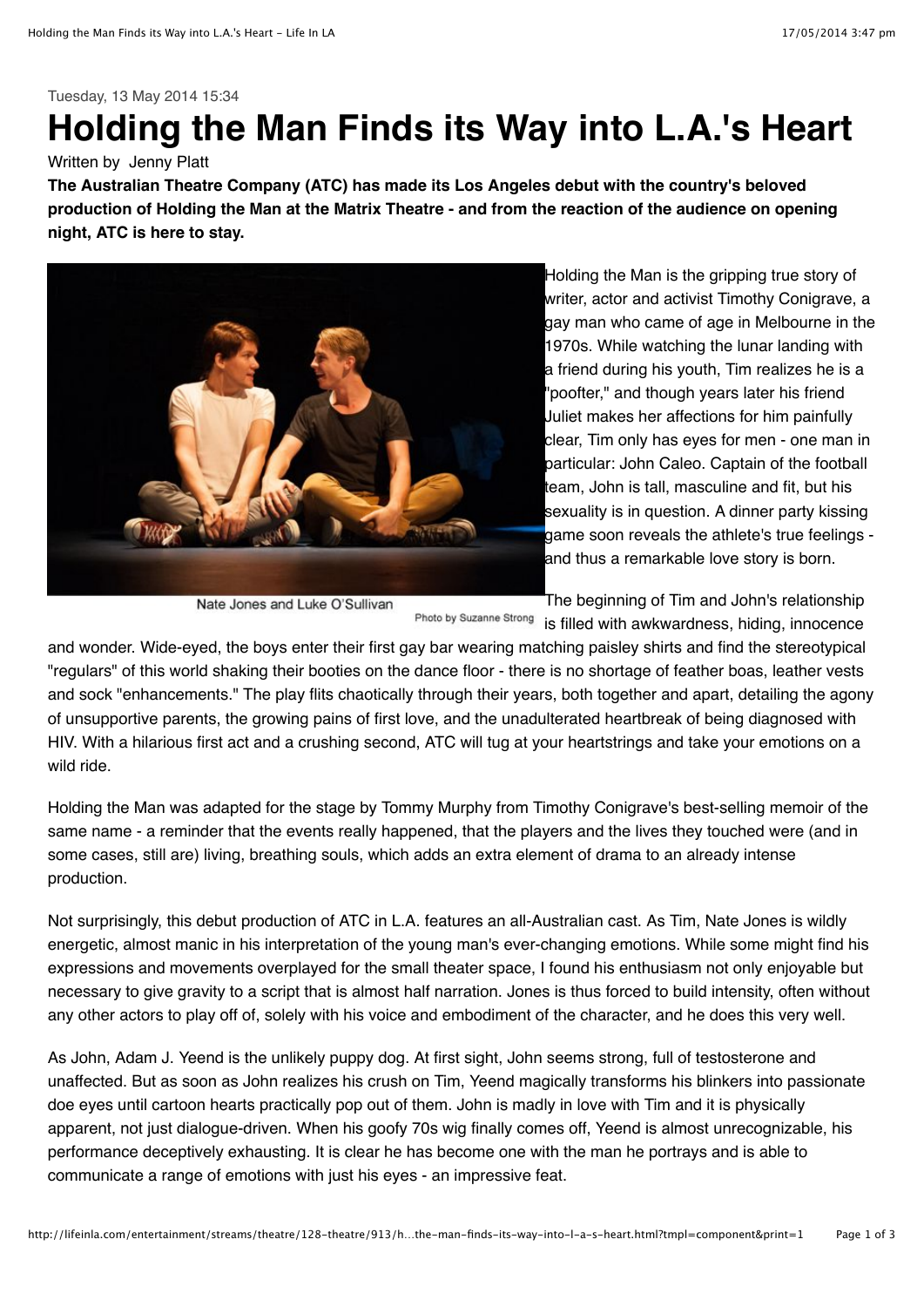While the focus of the production is, of course, on Jones and Yeend, the play would be nothing without Cameron Daddo, Luke O'Sullivan, Adrienne Smith and Roxane Wilson. These four own at least seven gender-bending roles apiece, transforming swiftly through the help of costumes, hats and wigs to become the parents, friends, drag queens and drama queens that so powerfully impact Tim and John's lives. Without them, the play would have no life, and certainly no laughter. Keeping the cast intimate was a brilliant and symbolic choice - although the real Tim and John touched and were touched by so many lives, in the grand scheme of things, their world was very small, and I think that's part of the message.



Cameron Daddo, Adam J. Yeend, Nate Jones, Luke O'Sulllivan, Roxane Wilson Photo by Suzanne Strong

Although its role in the play is oddly limited to just a few scenes, the puppetry is poignant at beginning and end. The life-size AIDS patient that moves in tune with actor Daddo is strangely believable, and makes a statement about what happens to our bodies as we deteriorate and lay on our death beds. The final ten minutes of the performance are so agonizingly painful, so real, that, in addition to one character's fighting last breaths, you'll hear a cacophony of sniffles and stifled sobs coming from all directions of the audience. And if that's not enough warning, allow me to spell it out for you: criers, beware. You will absolutely need Kleenex for this performance.

Please note: this mature production is not meant for children. Though there is no nudity, there are sexual pantomimes and adult situations. Use your best judgment in choosing theater mates and keep your mind open for a contemporary love story that is as real as they come and will deeply affect gay and straight audiences alike. As this is an Australian play, there are a lot of colloquialisms in the script, which the Australian Theatre Company has generously defined in their program - so take a look before the lights fade to black, and enjoy!



Holding the Man is scheduled to run Thursdays, Fridays and Saturdays at 8 pm and Sundays at 3 pm through June 29th at The Matrix Theatre, 7657 Melrose Ave., Los Angeles 90046. General admission is \$34.99. To buy tickets, or for more information, contact (323) 960-7735 **or** visit www.holdingtheman.us

Roxane Wilson, Adrienne Smith, Nate Jones, Adam J. Yeend Photo by Suzanne Strong

*Last modified on Tuesday, 13 May 2014 15:48*